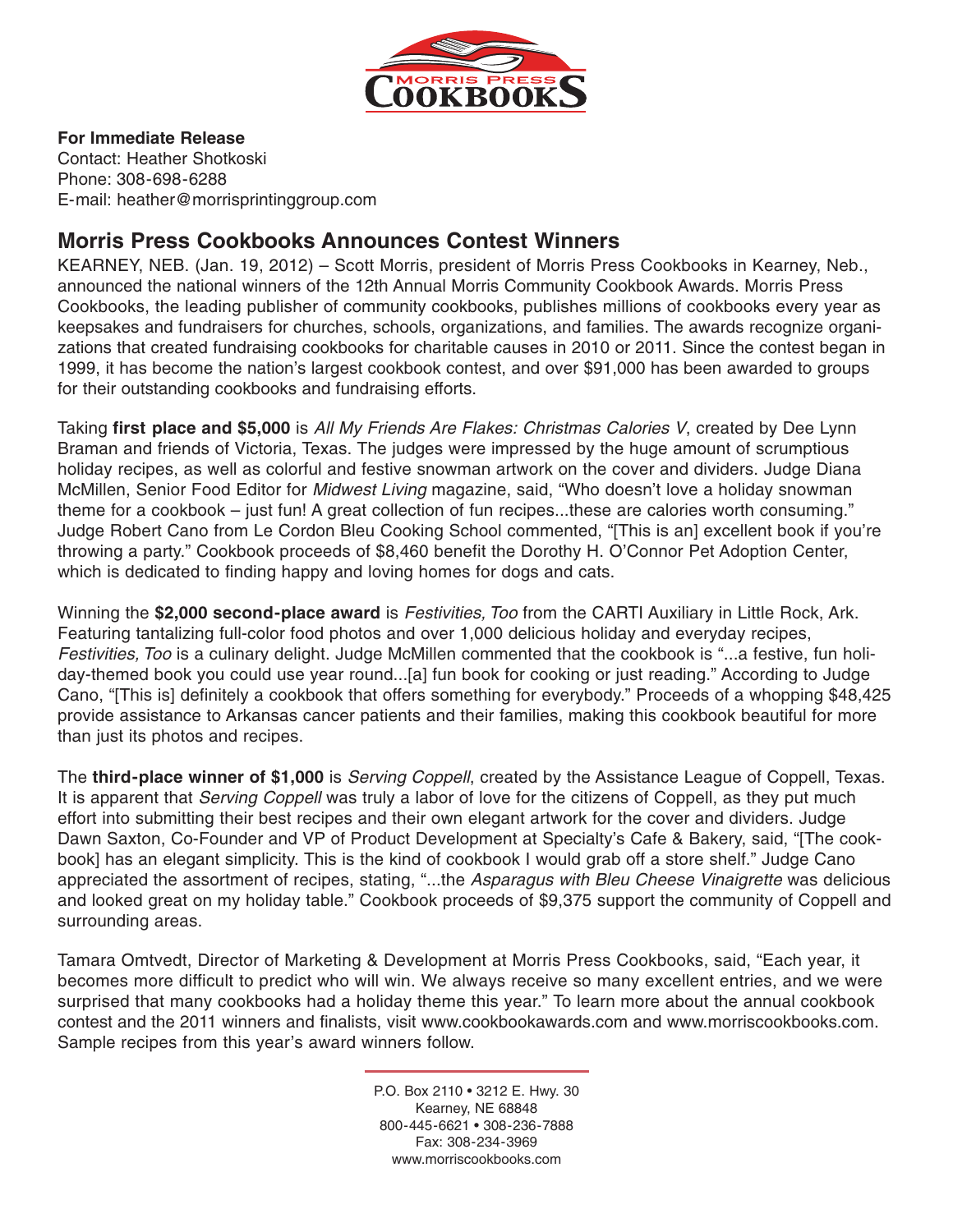# **First-Place Winner** *All My Friends Are Flakes: Christmas Calories V*

## **Berry Bread Pudding with Vanilla Cream Sauce**

from Donna Shedd

1 (16-oz.) French bread loaf, cubed 1 tsp. nutmeg 1 c. frozen raspberries, unthawed 1 tsp. vanilla 1 c. frozen blackberries, unthawed 2 T. melted butter 4 lg. eggs, slightly beaten 2 T. sugar  $2\frac{3}{4}$  c. milk 1 c. sugar **Fresh raspberries**, as garnish  $\frac{1}{4}$  c. butter, melted 1 tsp. cinnamon

Vanilla Cream Sauce (see recipe below) Powdered sugar, as garnish

Preheat oven to 350°. Arrange half of the bread cubes in a lightly greased 11 x 7-inch baking dish. Arrange frozen berries in a single layer over bread. Top with remaining bread cubes. In a medium bowl, whisk eggs, milk, sugar, <sup>1</sup> ⁄4 cup butter, cinnamon, nutmeg, and vanilla until smooth. Slowly pour egg mixture over bread, pressing down with a wooden spoon until bread absorbs mixture; let stand for 20 minutes. Cover and bake for 30 minutes. Uncover; brush with 2 tablespoons melted butter and sprinkle evenly with 2 tablespoons sugar. Bake for an additional 30 minutes or until set. Remove from oven and let stand for 30 minutes. Serve with Vanilla Cream Sauce, fresh raspberries, and powdered sugar.

#### **Vanilla Cream Sauce:**

2 c. whipping cream <sup>1</sup> 1 c. sugar 1 tsp. vanilla 2 T. flour

 $\frac{1}{2}$  c. butter

In a medium saucepan, combine cream, sugar, and flour. Add butter and cook, stirring constantly, over medium heat until butter is melted and mixture begins to boil. Keep stirring; cook for 3 minutes or until mixture is slightly thickened. Remove from heat and stir in vanilla. Serve warm. **Note:** You can make the sauce the day before and reheat it in the microwave.

**For more information about** *All My Friends Are Flakes***, please contact:**

Dee Lynn Braman 361-894-2896 deelynn12@aol.com